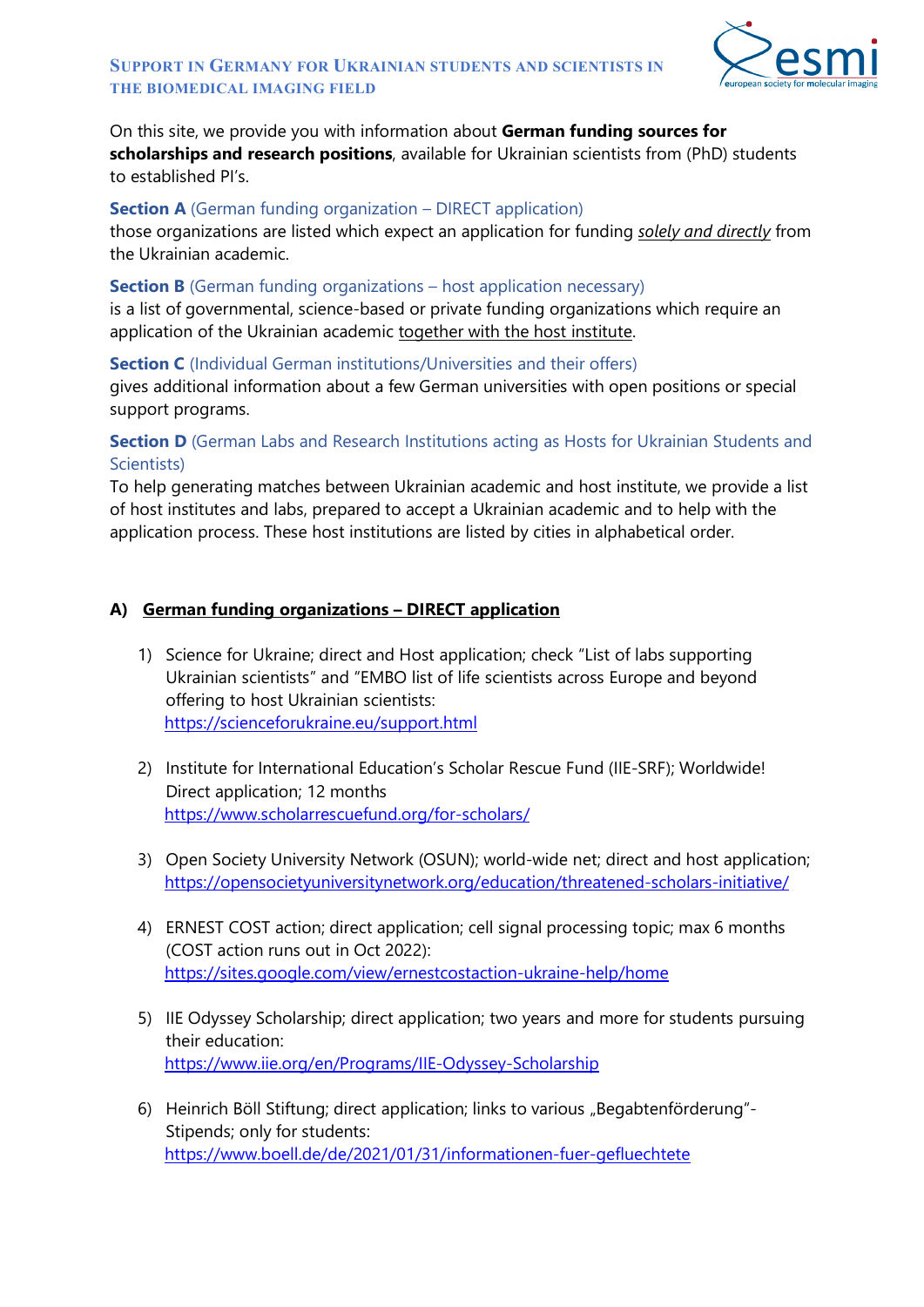#### **SUPPORT IN GERMANY FOR UKRAINIAN STUDENTS AND SCIENTISTS IN THE BIOMEDICAL IMAGING FIELD**



## **B) German funding organizations – host application necessary**

1) Deutsche Forschungsgemeinschaft (DFG) German Science Foundation; Host application: [https://www.dfg.de/en/research\\_funding/announcements\\_proposals/2020/info\\_wissen](https://www.dfg.de/en/research_funding/announcements_proposals/2020/info_wissenschaft_20_04/index.html) [schaft\\_20\\_04/index.html](https://www.dfg.de/en/research_funding/announcements_proposals/2020/info_wissenschaft_20_04/index.html)

[https://www.bundesverband](https://www.bundesverband-hochschulkommunikation.de/aktuelles/news/einzelnews/schnelle-hilfe-fuer-gefluechtete-wissenschaftlerinnen/)[hochschulkommunikation.de/aktuelles/news/einzelnews/schnelle-hilfe-fuer](https://www.bundesverband-hochschulkommunikation.de/aktuelles/news/einzelnews/schnelle-hilfe-fuer-gefluechtete-wissenschaftlerinnen/)[gefluechtete-wissenschaftlerinnen/](https://www.bundesverband-hochschulkommunikation.de/aktuelles/news/einzelnews/schnelle-hilfe-fuer-gefluechtete-wissenschaftlerinnen/)

- 2) DAAD program for Ukrainians; host application: <https://www.daad.de/en/the-daad/ukraine-announcements/> [https://www.daad.de/en/study-and-research-in-germany/scholarships/hilde-domin](https://www.daad.de/en/study-and-research-in-germany/scholarships/hilde-domin-programm/)[programm/](https://www.daad.de/en/study-and-research-in-germany/scholarships/hilde-domin-programm/)
- 3) VW-Foundation; funding for 6-12 months; no deadline; host application: [https://www.volkswagenstiftung.de/en/funding/our-funding-portfolio-at-a](https://www.volkswagenstiftung.de/en/funding/our-funding-portfolio-at-a-glance/funding-for-refugee-scholars-and-scientists-from-ukraine)[glance/funding-for-refugee-scholars-and-scientists-from-ukraine](https://www.volkswagenstiftung.de/en/funding/our-funding-portfolio-at-a-glance/funding-for-refugee-scholars-and-scientists-from-ukraine)
- 4) Alexander von Humboldt-Foundation (AvH); Philipp-Schwartz Initiative; Host application: [https://www.humboldt-foundation.de/bewerben/foerderprogramme/philipp](https://www.humboldt-foundation.de/bewerben/foerderprogramme/philipp-schwartz-initiative)[schwartz-initiative](https://www.humboldt-foundation.de/bewerben/foerderprogramme/philipp-schwartz-initiative)
- 5) Helmholtz-Institutes; Host application; 6 months funding: [https://ukrainet.eu/wp-content/uploads/2022/03/20220309-Ausschreibung-](https://ukrainet.eu/wp-content/uploads/2022/03/20220309-Ausschreibung-Helmholtz-Initiative-fur-Gefluchtete.pdf)[Helmholtz-Initiative-fur-Gefluchtete.pdf](https://ukrainet.eu/wp-content/uploads/2022/03/20220309-Ausschreibung-Helmholtz-Initiative-fur-Gefluchtete.pdf)
- 6) Max Planck Society; contact through hosts at individual Max Planck Institutes; Host application; [https://www.mpg.de/18354975/statement-mpg-president-stratmann-war](https://www.mpg.de/18354975/statement-mpg-president-stratmann-war-ukraine?c=2249)[ukraine?c=2249](https://www.mpg.de/18354975/statement-mpg-president-stratmann-war-ukraine?c=2249)
- 7) Scholars at risk network; Host application; up to 2 years: <https://www.scholarsatrisk.org/actions/host-a-scholar/>
- 8) Science for Ukraine; direct and Host application; check "List of labs supporting Ukrainian scientists" and "EMBO list of life scientists across Europe and beyond offering to host Ukrainian scientists: <https://scienceforukraine.eu/support.html>
- 9) ERA4Ukraine; homepage of European Commission with EU-wide support; direct and Host application <https://euraxess.ec.europa.eu/ukraine>
- 10) Open Society University Network (OSUN); world-wide net; direct and host application; <https://opensocietyuniversitynetwork.org/education/threatened-scholars-initiative/>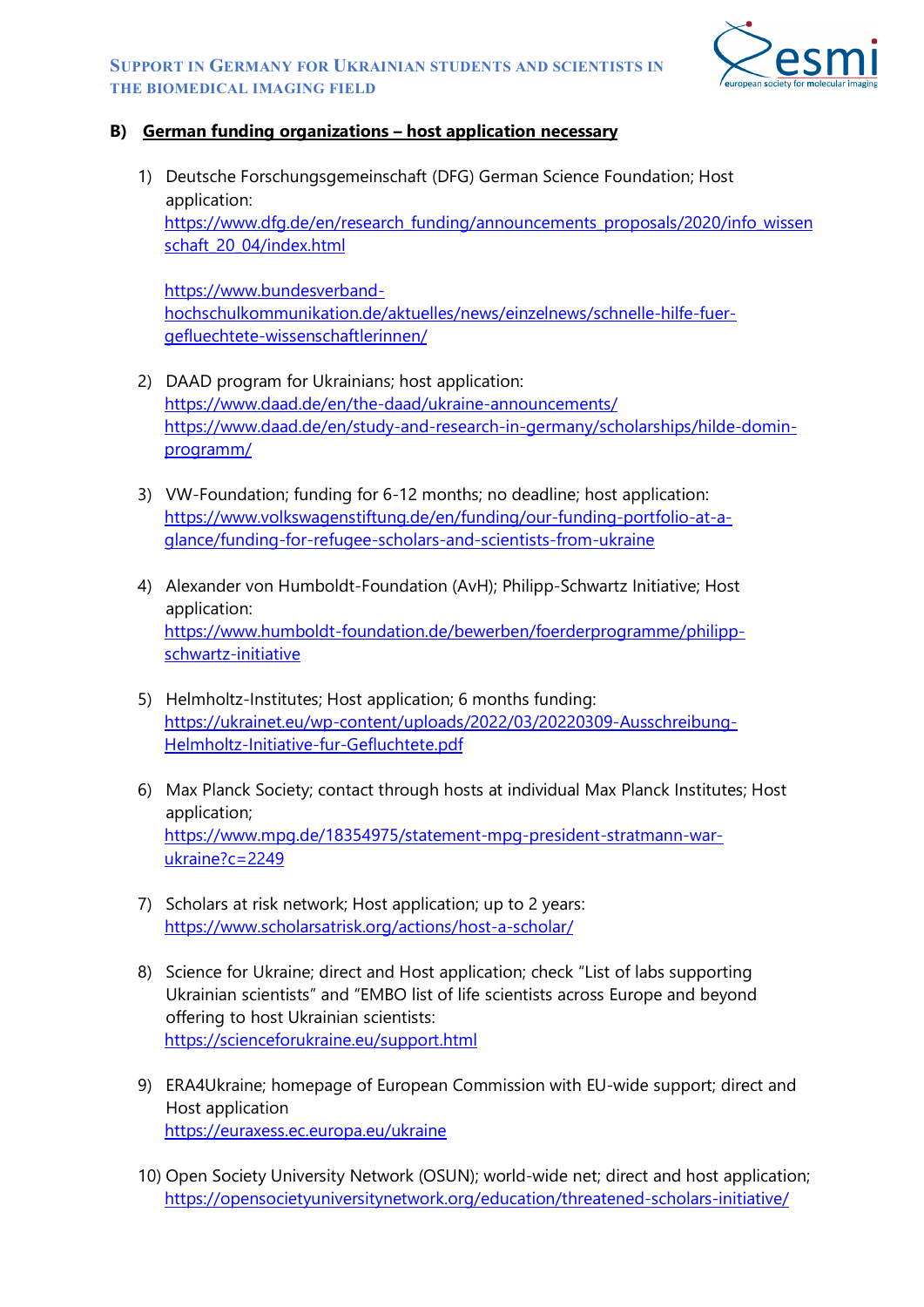

11) BioMed X and some of its partners offer Ukrainian **doctoral students** and **masterlevel researchers** in the life sciences the opportunity to continue their work in a research group at the BioMed X Institute in Heidelberg, Germany: <https://bio.mx/landingpage/ukraine/>

### Two funding organizations only within the State of Baden-Würtemberg:

- 12) Baden-Würtemberg Fund for Persecuted Scientists; Host application: [https://www.bwstiftung.de/de/programm/baden-wuerttemberg-fonds-fuer](https://www.bwstiftung.de/de/programm/baden-wuerttemberg-fonds-fuer-verfolgtewissenschaftler?tx_rsmbwstdata_programshow%5Bcontroller%5D=Program&cHash=e2e40a574c0109d471c282685a1d7957)[verfolgtewissenschaftler?tx\\_rsmbwstdata\\_programshow%5Bcontroller%5D=Program&](https://www.bwstiftung.de/de/programm/baden-wuerttemberg-fonds-fuer-verfolgtewissenschaftler?tx_rsmbwstdata_programshow%5Bcontroller%5D=Program&cHash=e2e40a574c0109d471c282685a1d7957) [cHash=e2e40a574c0109d471c282685a1d7957](https://www.bwstiftung.de/de/programm/baden-wuerttemberg-fonds-fuer-verfolgtewissenschaftler?tx_rsmbwstdata_programshow%5Bcontroller%5D=Program&cHash=e2e40a574c0109d471c282685a1d7957)
- 13) Vector Foundation; provides support for universities and research institutions in the state of Baden-Würtemberg only; Host application; up to 12 months; application is processed within 14 days: [https://vector-stiftung.de/wp](https://vector-stiftung.de/wp-content/uploads/2022/03/2022_Soforthilfe_Ukraine_Ausschreibungstext.pdf)[content/uploads/2022/03/2022\\_Soforthilfe\\_Ukraine\\_Ausschreibungstext.pdf](https://vector-stiftung.de/wp-content/uploads/2022/03/2022_Soforthilfe_Ukraine_Ausschreibungstext.pdf)

## **C) Individual German institutions/universities and their offers**

- 1) Hamburg University of Technology Areas of expertise: area of Biocatalysis / Biochemical Engineering / Inline Analytics NMR or FTIR / Dissemination in STEM: <https://www2.tuhh.de/itb/4314>
- 2) RWTH Aachen

Areas of expertise: molecular inorganic and organic chemists as well as theoretical chemists, chemical engineers but also programmers and molecular physicists <https://www.bioac.ac.rwth-aachen.de/go/id/tqdls?#aaaaaaaaaatqdiq>

- 3) Check out many German Universities for their specific programs: <https://ukrainet.eu/de-universities/>
- 4) Martin-Luther-University Halle Wittenberg; student positions available; direct application; Areas of expertise: cell biology, molecular biology, biochemistry, and biophysics [https://ukrainet.eu/wp-content/uploads/2022/03/RTG2467-Job-advertisement-11-](https://ukrainet.eu/wp-content/uploads/2022/03/RTG2467-Job-advertisement-11-PhdsEng-22_5_883_22_D_engl.pdf) [PhdsEng-22\\_5\\_883\\_22\\_D\\_engl.pdf](https://ukrainet.eu/wp-content/uploads/2022/03/RTG2467-Job-advertisement-11-PhdsEng-22_5_883_22_D_engl.pdf)
- 5) Tübingen University: 10 Research@Tübingen scholarships for Ukrainian scholars (for up to 12 months). If you know of any Ukrainian scholars who were able to flee the country, please get in touch with [iryna.shalaginova@uni-tuebingen.de.](mailto:iryna.shalaginova@uni-tuebingen.de) The University of Tübingen has extended the application deadline for 'non restricted programmes' for Ukrainian citizens until 31.03.2022. A tuition waiver for students from Ukraine is currently under consideration

[https://uni-tuebingen.de/en/international/university/solidarity-with](https://uni-tuebingen.de/en/international/university/solidarity-with-ukraine/#c1528205)[ukraine/#c1528205](https://uni-tuebingen.de/en/international/university/solidarity-with-ukraine/#c1528205)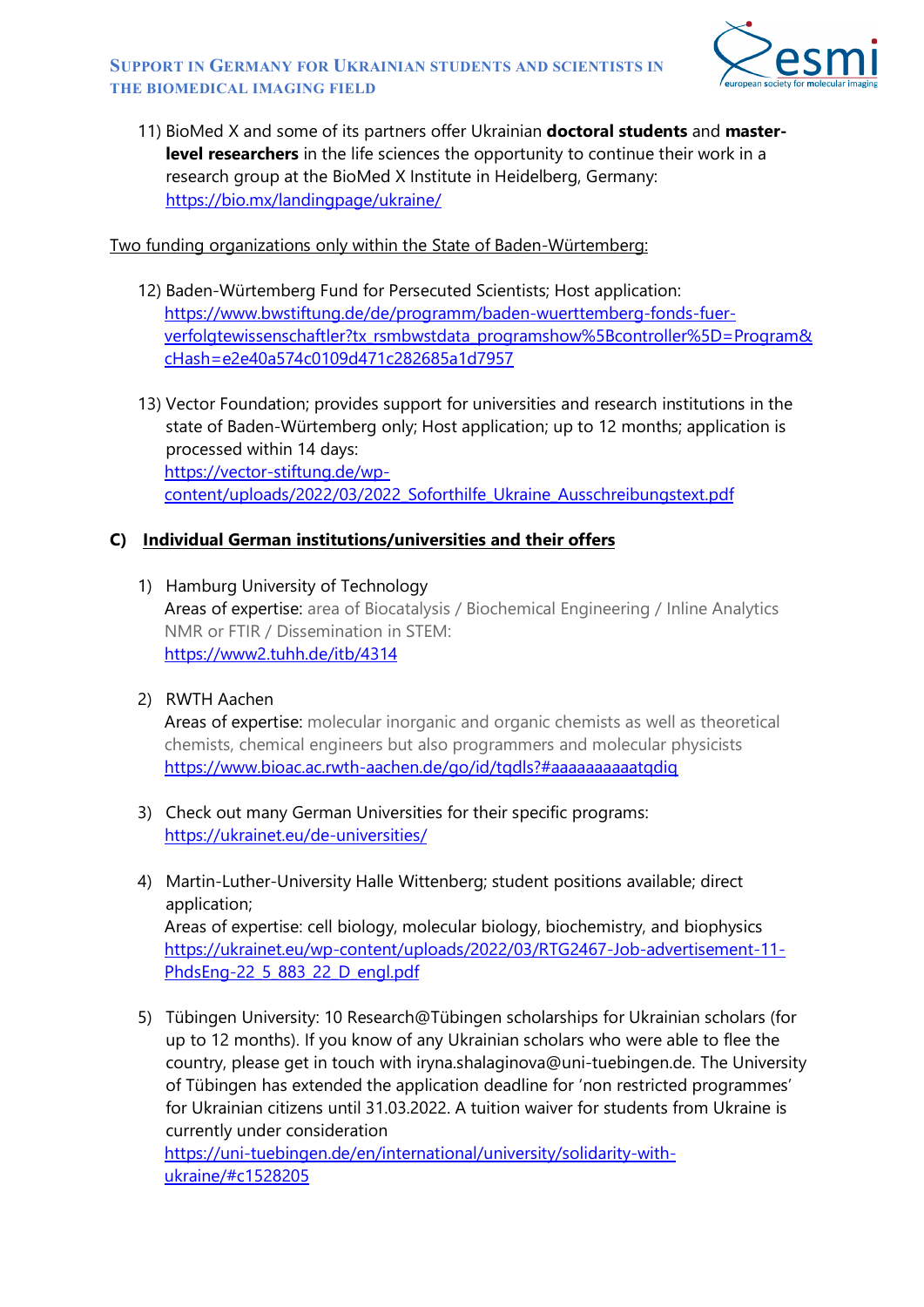

# **D) German Labs and Research Institutions acting as Hosts for Ukrainian Students and Scientists (listed by cities):**

### **Aachen**

Rheinisch-Westfälische Hochschule (RWTH) Aachen, Dept. Experimental Molecular Imaging;

Topics: multimodal imaging technology; oncology. Contact: Prof. Dr. Fabian Kiesling; [fkiessling@ukaachen.de](mailto:fkiessling@ukaachen.de)

Rheinisch-Westfälische Hochschule (RWTH) Aachen, Experimental Molecular Imaging; Topics: Optical imaging probe development; photoacoustic and fluorescence imaging; Contact: Dr. Srinivas Banala; [sbanala@ukaachen.de](mailto:sbanala@ukaachen.de)

### **Bad Nauheim**

Max Planck Institute for Heart and Lung Research, Bad Nauheim Topcs: Heart imaging, Lung tumor investigations; MRI, micro-CT; Contact: Dr. Astrid Wietelmann; [Astrid.Wietelmann@mpi-bn.mpg.de](mailto:Astrid.Wietelmann@mpi-bn.mpg.de)

### **Bremerhaven**

Integrative Ecophysiology, AWI Helmholtz Centre for Polar and Marine Research, Bremerhaven

Topics: Comparative Physiology, cardiac imaging on non-model organisms, acid-base regulation, MRI, MRS, CEST, X-nuclei-NMR spectroscopy, metabolomics Contact: Dr. Christian Bock; [christian.Bock@awi.de](mailto:christian.Bock@awi.de)

#### **Dresden**

Functional Imaging in Surgical Oncology,National Center for Tumor Diseases (NCT/UCC) Dresden Topics: Advanced optical imaging and spectroscopy, optical contrast agent and functional organic dyes, mouse models and clinical translation Contact: Prof. Dr. Oliver Bruns; [oliver.bruns@helmholtz-muenchen.de](mailto:oliver.bruns@helmholtz-muenchen.de)

## **Düsseldorf**

Molecular Cardiology, University Hospital Düsseldorf, Heinrich Heine University Topics: MRI+MRS, cardiovascular, X nuclei, energetics+metabolism, molecular imaging

Contact: Prof. Ulrich Flögel; [floegel@uni-duesseldorf.de](mailto:floegel@uni-duesseldorf.de)

## **Freiburg i. Br.**

Radiologic Clinic, Medical Physics, University Clinic Freiburg Topics: preclinical imaging (mice and rats) MRI: Morphological, functional, diffusion weighted, contrast agent based, 19F MRI, and hyperpolarized imaging µCT: standard, spectral, and phase contrast CT in transplantation, neurology, dental, and material research US: Morpholocial, and contrast agent based

NMR: Micro MR-Imaging, diffusion weighted imaging, and NMR-spectroscopy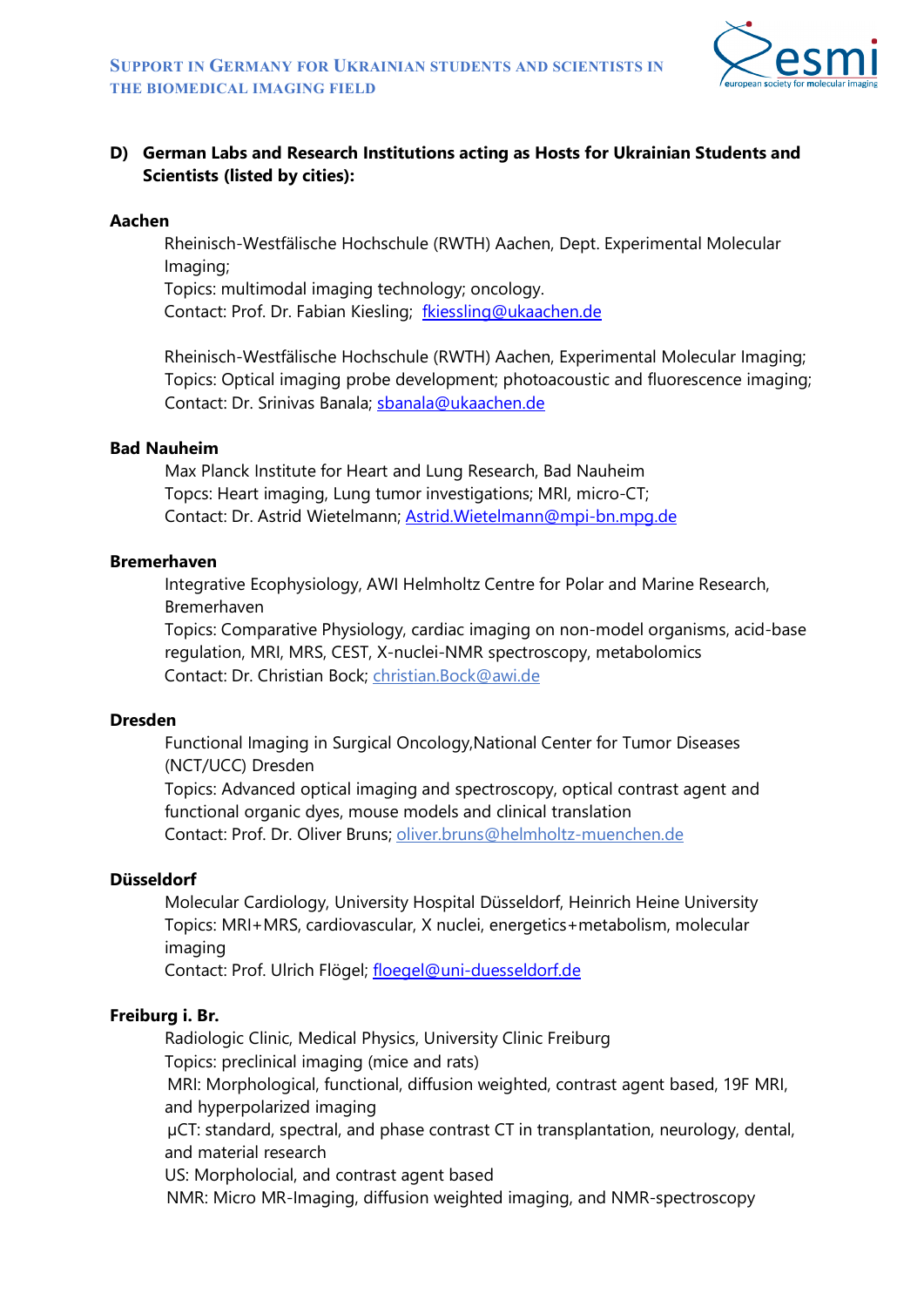

Contact: Prof. Dr. Dominik von Elverfeldt; [dominik.elverfeldt@uniklinik-freiburg.de](mailto:dominik.elverfeldt@uniklinik-freiburg.de)

#### **Göttingen**

Institut für Röntgenphysik; University Göttingen;

Topics: X-ray optics & imaging, tomography, molecular and cellular biophysics Contact: Prof. Tim Salditt; [tsaldit@gwdg.de](mailto:tsaldit@gwdg.de)

Institute of Diagnostic and Interventional Radiology, University Medical Center Göttingen;

Topics: X-ray based and optical high-resolution imaging, preclinical non-invasive optical imaging, fluorescent nanoparticle-based probes, theranostic, cancer, and inflammation

Contact: Prof. Frauke Alves; [falves@gwdg.de](mailto:falves@gwdg.de)

Max Planck Institute for Multidisciplinary Sciences, City Campus Göttingen; Topics: X-ray based and optical high-resolution imaging, preclinical non-invasive optical imaging, fluorescent nanoparticle-based probes, theranostic, cancer, and inflammation

Contact: Prof. Frauke Alves; [falves@gwdg.de](mailto:falves@gwdg.de)

Functional Imaging Laboratory, German Primate Center, Göttingen Topics: Magnetic resonance imaging and spectroscopy, method development, basic and translational research with focus in neurosciences and cardiovascular research Contact: Prof. Dr. Susann Boretius; [SBoretius@dpz.eu](mailto:SBoretius@dpz.eu)

Department of Nanobiophotonics, Max Planck Institute for Multidisciplinary Sciences, Göttingen

Topics: super-resolution microscopy, fluorescent dyes, chromatin Contact: Dr. Gražvydas Lukinavičius; [grazvydas.lukinavicius@mpinat.mpg.de](mailto:grazvydas.lukinavicius@mpinat.mpg.de)

### **Halle**

Institute for Physics, Martin-Luther-University Halle-Wittenberg; Topics: Biomedical optics (fluorescence spectroscopy and photoacoustic imaging, optics design); Reporter gene development; Computational modelling (light transport, acoustic propagation) Contact: Prof. Jan Laufer; [jan.laufer@physik.uni-halle.de](mailto:jan.laufer@physik.uni-halle.de)

#### **Hamburg**

Department of Systems Neuroscience, University Medical Center Hamburg-Eppendorf, Hamburg

Topics: MR pulse sequence programming;MR diffusion imaging for microstructure;MR methods for functional neuroimaging

Contact: Dr. Jürgen Finsterbusch; [j.finsterbusch@uke.de](mailto:j.finsterbusch@uke.de)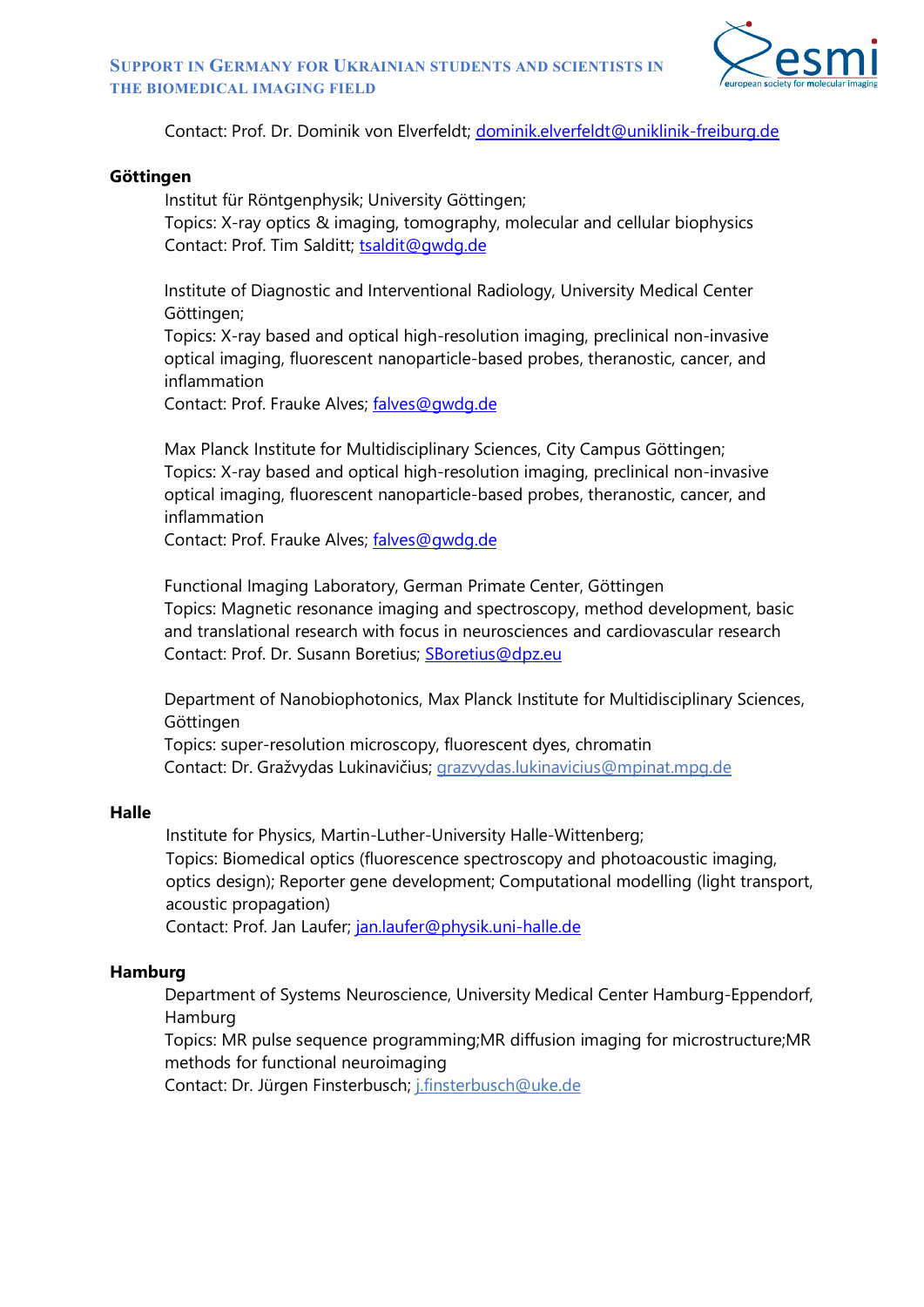

### **Hannover**

ZTL Imaging-Center, Hannover Medical School; Topics: Preclinical imaging (MRI; Optical imaging; Photoacoustic imaging; Micro-CT); Broad range of applications (brain, heart; lung; liver; kidney; gastrointestinal tract) Contact: Dr. Martin Meier; [Meier.Martin@mh-hannover.de](mailto:Meier.Martin@mh-hannover.de)

### **Jülich**

Institute Brain and Behavior, Institute for Neuroscience and Medicine (INM-7), Research Center Jülich Topics: Brain structural and functional networks, neuroimaging based meta-analysis; brain and behavior; Contact: Prof. Dr. Simon Eickhoff; [s.eickhoff@fz-juelich.de](mailto:s.eickhoff@fz-juelich.de)

### **Kiel**

Biomedical Imaging, Dept. Radiology, University Kiel Topics: human MRI, preclinical mri, Molecular imaging, AI in imaging, spin physics Contact: Prof.Dr. Jan-Bernd Hoevener; [jan.hoevener@rad.Uni-Kiel.de](mailto:jan.hoevener@rad.Uni-Kiel.de)

Hyperpolarization group, Biomedical Imaging, Dept. Radiology, University Kiel Topics: NMR, parahydrogen-induced polarization, hyperpolarization, spin physics Contact: Dr. Andrey Pravdivtsev; [andrey.pravdivtsev@rad.uni-kiel.de](mailto:andrey.pravdivtsev@rad.uni-kiel.de)

Section Biomedical Imaging, Clinic for Radiology and Neuroradiology, Christian-Albrechts-University at Kiel Topics: multimodal translational quantitative imaging; artificial intelligence; hyperpolarization;

Contact: Prof.Dr. Claus-C. Glüer; [glueer@rad.uni-kiel.de](mailto:glueer@rad.uni-kiel.de)

## **Köln (Cologne)**

Neuroimaging and Neuroengineering of Experimental Stroke, Dept Neurology, University at Cologne; Topics: MR imaging; optical imaging; experimental stroke; Contact: Dr. Markus Aswendt; [markus.aswendt@uk-koeln.de](mailto:markus.aswendt@uk-koeln.de)

## **Lübeck**

Institute of Medical Engineering, University at Lübeck Topics: emission tomography (mainly PET); instrumentation, image reconstruction, simulations Contact: Prof. Dr. Magdalena Rafecas; [rafecas@imt.uni-luebeck.de](mailto:rafecas@imt.uni-luebeck.de)

## **München (Munich)**

Biomedical Magnetic Resonance, School of Medicine and Munich Institute of Bioengineering; Klinikum rechts der Isar, Technical University Munich Topics: MRI, Hyperpolarization, Molecular Imaging [www.schillinglab.com](http://www.schillinglab.com/) Contact: Prof. Dr. Franz Schilling; [fschilling@tum.de](mailto:fschilling@tum.de)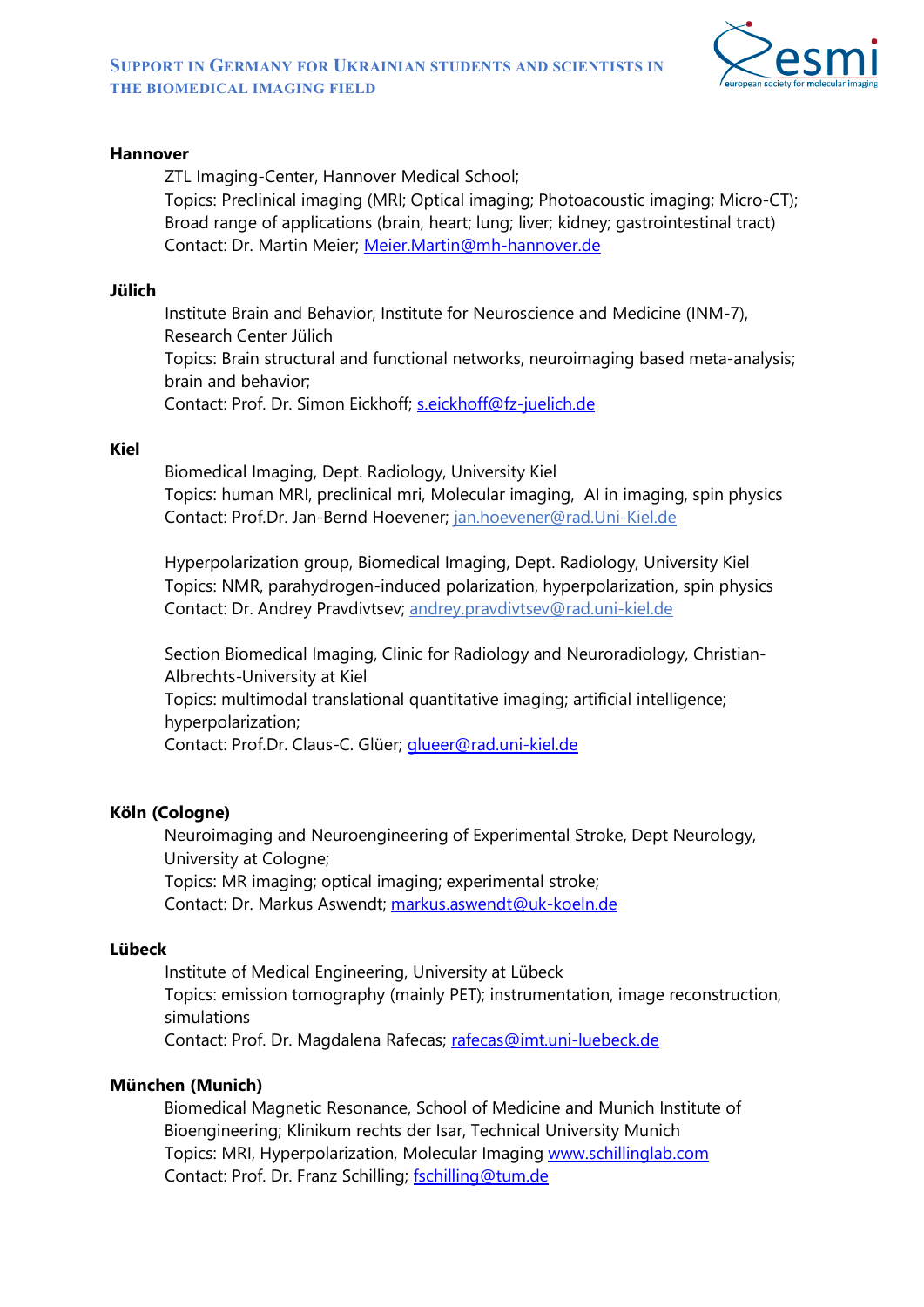

#### **SUPPORT IN GERMANY FOR UKRAINIAN STUDENTS AND SCIENTISTS IN THE BIOMEDICAL IMAGING FIELD**

iThera Medical Company; München, Zielstattstrasse 13, 81379 München Topics: diagnostic imaging; optoacoustic / photoacoustic imaging; preclinical / clinical research; biophotonics

Contact: Dr. Christian Wiest; [christian.wiest@ithera-medical.com](mailto:christian.wiest@ithera-medical.com)

Faculty of Chemistry, Technical University Munich Topics: mass spectrometry imaging, multimodal analysis, metabolomics, drug distribution

Contact: Prof. Dr. Nicole Strittmatter; [nicole.strittmatter@tum.de](mailto:nicole.strittmatter@tum.de)

Helmholtz Zentrum München Deutsches Forschungszentrum fuer Gesundheit und Umwelt

Topics: protein engineering of genetically encoded reporter and sensor compounds (e.g. GFP-like) for fluorescence imaging and photo/optoacoustic imaging Contact: Dr. André-Christian Stiel; [andre.stiel@helmholtz-muenchen.de](mailto:andre.stiel@helmholtz-muenchen.de)

Helmholtz Pioneer Campus, Helmholtz Munich Topics: Advanced optical imaging and spectroscopy,Optical contrast agent and functional organic dyes, mouse models and clinical translation Contact: Prof. Dr. Oliver Bruns; [oliver.bruns@helmholtz-muenchen.de](mailto:oliver.bruns@helmholtz-muenchen.de)

Institute for Tissue Engineering and Regenerative Medicine (iTERM), Helmholtz, Munich

Topics: molecular biology; gene editing; nanotechnology related chemistry; Contact: Dr. Ali Ertürk; [erturk@helmholtz-muenchen.de](mailto:erturk@helmholtz-muenchen.de)

Biomedical Imaging Physics, Physics Dept & Munich Institute of Biomedical Engineering (MIBE), Technical University of Munich Topics: advanced X-ray imaging (3D virtual histology, phase-contrast and quantitative X-ray imaging) Contact: Prof. Dr. Julia Herzen; [Julia.herzen@ph.tum.de](mailto:Julia.herzen@ph.tum.de)

#### **Münster**

Clinic for Radiology, University Münster Topics: MRI methodology, multimodal neuroimaging, MRI cell tracking Contact: Prof. Cornelius Faber; [faberc@uni-muenster.de](mailto:faberc@uni-muenster.de)

Clinic for Nuclear Medicine and European Institute for Molecular Imaging, University Münster Topics: Chemistry; imaging; technology Contact: Prof. Michael Schäfers; [michael.schaefers@uni-muenster.de](mailto:michael.schaefers@uni-muenster.de)

Translational Radiology Group, Clinic for Radiology, University Hospital Münster, Translational Research Imaging Center (TRIC) Topics: organic and labeling chemistry and optical imaging Contact: Priv.-Doz. Dr. Carsten Höltke; [carsten.hoeltke@uni-muenster.de](mailto:carsten.hoeltke@uni-muenster.de)